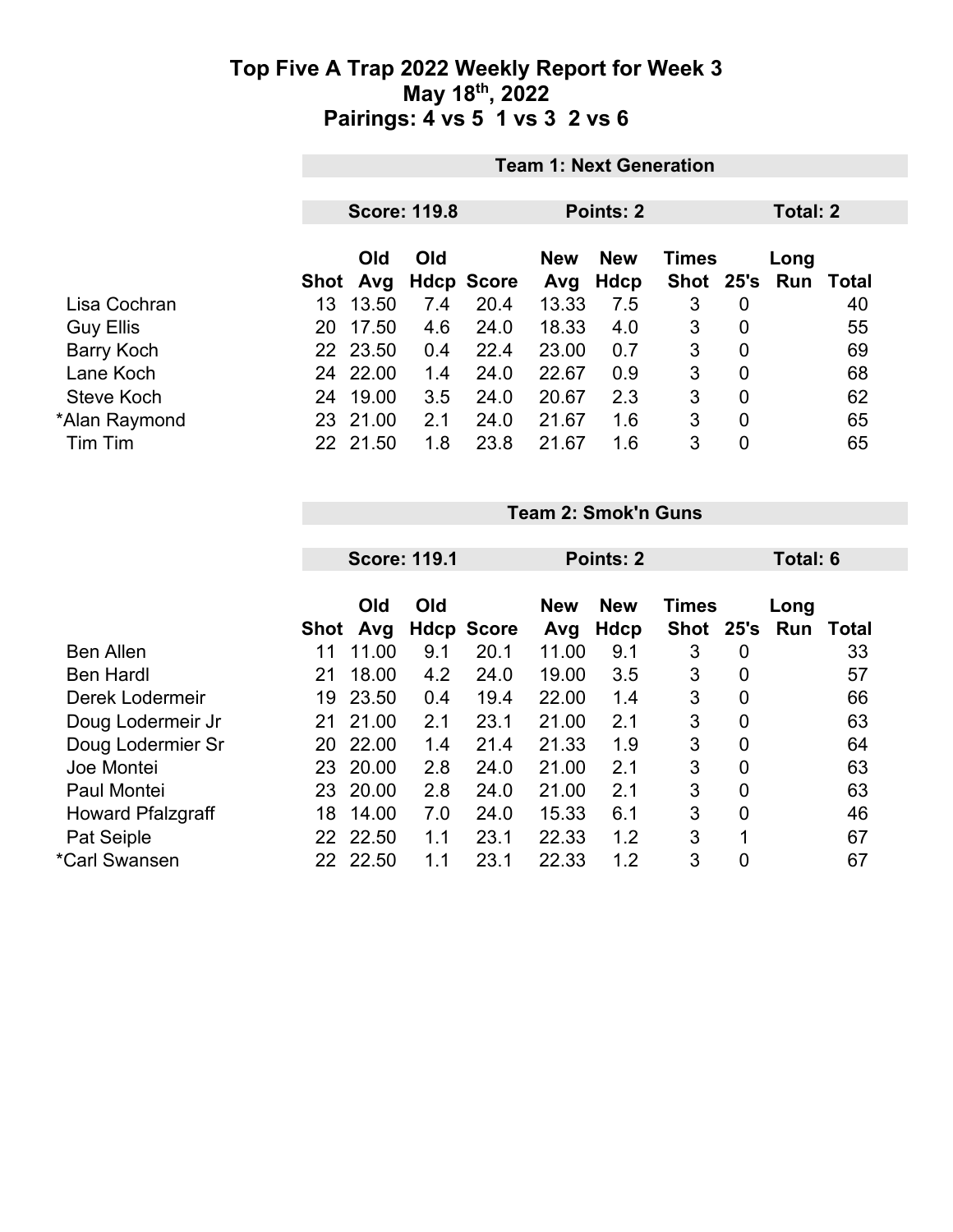|                         |      | Team 3: HDI         |     |                   |                   |                           |                             |                |             |                 |  |
|-------------------------|------|---------------------|-----|-------------------|-------------------|---------------------------|-----------------------------|----------------|-------------|-----------------|--|
|                         |      | <b>Score: 119.6</b> |     |                   |                   | Points: 0                 |                             |                |             | <b>Total: 2</b> |  |
|                         | Shot | Old<br>Avg          | Old | <b>Hdcp Score</b> | <b>New</b><br>Avg | <b>New</b><br><b>Hdcp</b> | <b>Times</b><br><b>Shot</b> | 25's           | Long<br>Run | Total           |  |
| <b>Tom Averbeck</b>     | 21   | 20.00               | 2.8 | 23.8              | 20.33             | 2.6                       | 3                           | 0              |             | 61              |  |
| <b>Tom Hildebrandt</b>  | 21   | 23.00               | 0.7 | 21.7              | 22.33             | 1.2                       | 3                           | 0              |             | 67              |  |
| *Al Housewright         | 20   | 22.00               | 1.4 | 21.4              | 21.33             | 1.9                       | 3                           | 0              |             | 64              |  |
| <b>Gene Housewright</b> | 16   | 22.00               | 1.4 | 17.4              | 20.00             | 2.8                       | 3                           | $\mathbf 0$    |             | 60              |  |
| <b>Cole Howitz</b>      |      | 23 21.00            | 2.1 | 24.0              | 21.67             | 1.6                       | 3                           | 0              |             | 65              |  |
| Joe L                   | 17   | 16.50               | 5.3 | 22.3              | 16.67             | 5.1                       | 3                           | $\overline{0}$ |             | 50              |  |
| <b>Matt Matt</b>        | 23   | 21.50               | 1.8 | 24.0              | 22.00             | 1.4                       | 3                           | $\mathbf 0$    |             | 66              |  |
| <b>Carson Meyer</b>     |      | 22 21.50            | 1.8 | 23.8              | 21.67             | 1.6                       | 3                           | $\overline{0}$ |             | 65              |  |
| Sam Meyer               |      | 22 20.00            | 2.8 | 24.0              | 20.67             | 2.3                       | 3                           | 0              |             | 62              |  |

|                        |                 |            | <b>Score: 120.0</b> |                   | Points: 1                                |             |             |                | Total: 1 |       |  |  |
|------------------------|-----------------|------------|---------------------|-------------------|------------------------------------------|-------------|-------------|----------------|----------|-------|--|--|
|                        |                 | Old<br>Old |                     |                   | <b>New</b><br><b>New</b><br><b>Times</b> |             |             | Long           |          |       |  |  |
|                        | Shot            | Avg        |                     | <b>Hdcp Score</b> | Avg                                      | <b>Hdcp</b> | <b>Shot</b> | 25's           | Run      | Total |  |  |
| Lou Dessellier         | 22 <sub>2</sub> | 21.50      | 1.8                 | 23.8              | 21.67                                    | 1.6         | 3           | 0              |          | 65    |  |  |
| Dana Jaques            | 18              | 15.00      | 6.3                 | 24.0              | 16.00                                    | 5.6         | 3           | 0              |          | 48    |  |  |
| Leonard Jaques         | 22              | 20.00      | 2.8                 | 24.0              | 20.67                                    | 2.3         | 3           | $\overline{0}$ |          | 62    |  |  |
| <b>Adam Rohrs</b>      | 19              | 18.00      | 4.2                 | 23.2              | 18.33                                    | 4.0         | 3           | 0              |          | 55    |  |  |
| <b>Charles Rohrs</b>   | 24              | 22.50      | 1.1                 | 24.0              | 23.00                                    | 0.7         | 3           | $\mathbf 0$    |          | 69    |  |  |
| Michelle Rudlong       |                 | 22 20.50   | 2.5                 | 24.0              | 21.00                                    | 2.1         | 3           | $\overline{0}$ |          | 63    |  |  |
| <b>Terry Rudlong</b>   | 21              | 21.00      | 2.1                 | 23.1              | 21.00                                    | 2.1         | 3           | 0              |          | 63    |  |  |
| *Denise Scholljegerdes | 19              | 20.50      | 2.5                 | 21.5              | 20.00                                    | 2.8         | 3           | $\overline{0}$ |          | 60    |  |  |
| Lou Scholljegerdes     | 16              | 18.50      | 3.9                 | 19.9              | 17.67                                    | 4.4         | 3           | $\mathbf 0$    |          | 53    |  |  |
| Pat Skinner            | 23              | 17.00      | 4.9                 | 24.0              | 19.00                                    | 3.5         | 3           | 0              |          | 57    |  |  |

**Team 4: Lead Lizzards**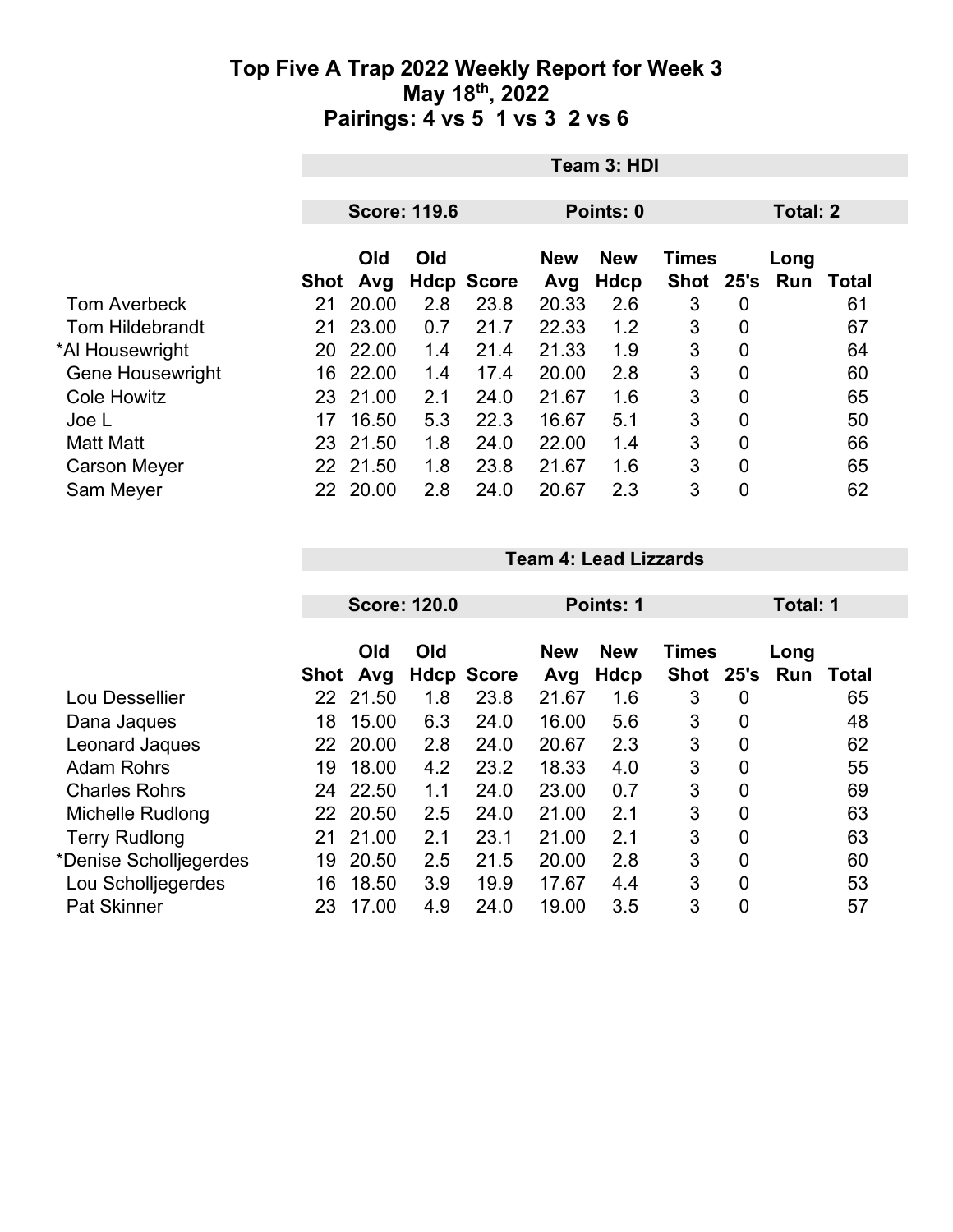|                    | <b>Team 5: Chet's Shoes</b> |                     |     |                   |            |            |              |                |            |       |
|--------------------|-----------------------------|---------------------|-----|-------------------|------------|------------|--------------|----------------|------------|-------|
|                    |                             |                     |     |                   |            |            |              |                |            |       |
|                    |                             | <b>Score: 120.0</b> |     |                   | Points: 1  |            |              |                | Total: 3   |       |
|                    |                             |                     |     |                   |            |            |              |                |            |       |
|                    |                             | Old                 | Old |                   | <b>New</b> | <b>New</b> | <b>Times</b> |                | Long       |       |
|                    | Shot                        | Avg                 |     | <b>Hdcp Score</b> | Avg        | Hdcp       | <b>Shot</b>  | 25's           | <b>Run</b> | Total |
| <b>Bruce Bruce</b> | 24                          | 22.00               | 1.4 | 24.0              | 22.67      | 0.9        | 3            | 0              |            | 68    |
| Paul Cassanova     | 24                          | 21.00               | 2.1 | 24.0              | 22.00      | 1.4        | 3            | $\overline{0}$ |            | 66    |
| <b>Paul Cowan</b>  |                             | 24 22.00            | 1.4 | 24.0              | 22.67      | 0.9        | 3            | $\overline{0}$ |            | 68    |
| Dave Dave          | 24                          | 19.00               | 3.5 | 24.0              | 20.67      | 2.3        | 3            | $\overline{0}$ |            | 62    |
| Jeff Jeff          | 20                          | 19.50               | 3.2 | 23.2              | 19.67      | 3.0        | 3            | $\overline{0}$ |            | 59    |
| *Bruce M           | 24                          | 24.00               | 0.0 | 24.0              | 24.00      | 0.0        | 3            | $\overline{0}$ |            | 72    |
| <b>Scott N</b>     | 24                          | 21.00               | 2.1 | 24.0              | 22.00      | 1.4        | 3            | $\overline{0}$ |            | 66    |
| <b>Steve Steve</b> | 24                          | 21.00               | 2.1 | 24.0              | 22.00      | 1.4        | 3            | $\overline{0}$ |            | 66    |
| Tim Tim            | 16                          | 14.00               | 7.0 | 23.0              | 14.67      | 6.5        | 3            | 0              |            | 44    |

|                       |      |            | <b>Score: 115.5</b> |                   | Points: 0         |                    |                           |                | Total: 4    |              |  |  |
|-----------------------|------|------------|---------------------|-------------------|-------------------|--------------------|---------------------------|----------------|-------------|--------------|--|--|
|                       | Shot | Old<br>Avg | Old                 | <b>Hdcp Score</b> | <b>New</b><br>Avg | <b>New</b><br>Hdcp | <b>Times</b><br>Shot 25's |                | Long<br>Run | <b>Total</b> |  |  |
| Dave Dempsey          | 23   | 19.00      | 3.5                 | 24.0              | 20.33             | 2.6                | 3                         | 0              |             | 61           |  |  |
| <i>*Guy Garritson</i> | 24   | 24.50      | 0.0                 | 24.0              | 24.33             | 0.0                | 3                         | 1              |             | 73           |  |  |
| John Koskey           | 20   | 24.00      | 0.0                 | 20.0              | 22.67             | 0.9                | 3                         |                |             | 68           |  |  |
| <b>Chris Larson</b>   | 20   | 21.50      | 1.8                 | 21.8              | 21.00             | 2.1                | 3                         | $\overline{0}$ |             | 63           |  |  |
| <b>Chris Meca</b>     | 20   | 22.00      | 1.4                 | 21.4              | 21.33             | 1.9                | 3                         | $\overline{0}$ |             | 64           |  |  |
| <b>Alexa Nettell</b>  | 18   | 12.50      | 8.1                 | 24.0              | 14.33             | 6.8                | 3                         | $\overline{0}$ |             | 43           |  |  |
| Lenny Storch          | 16   | 19.50      | 3.2                 | 19.2              | 18.33             | 4.0                | 3                         | $\overline{0}$ |             | 55           |  |  |
| Paul Wiemann          | 21   | 23.00      | 0.7                 | 21.7              | 22.33             | 1.2                | 3                         | 0              |             | 67           |  |  |

**Team 6: Bull Shooters**

Super Shooters: None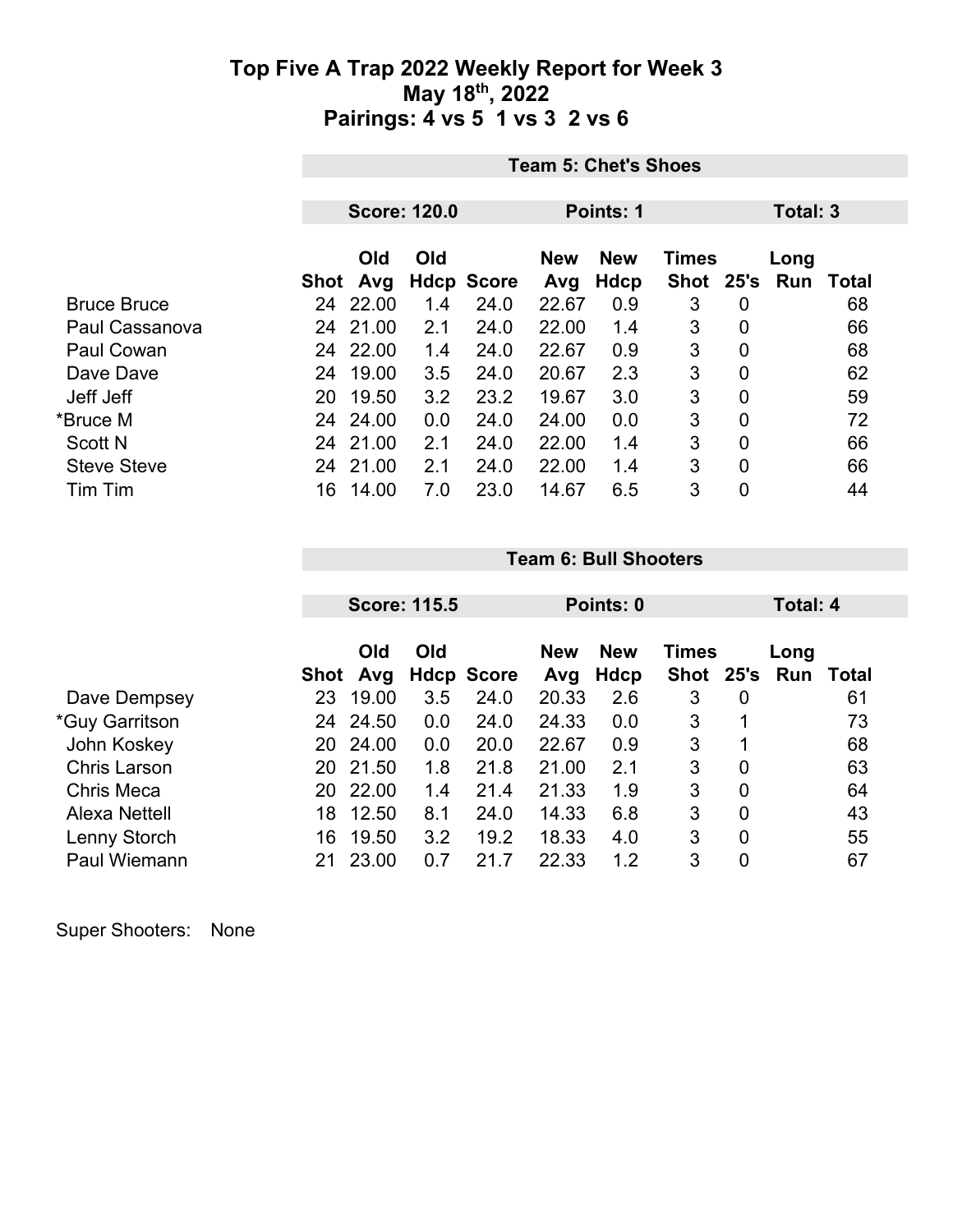# **Top Five Trap 2022 Team Standings through week 3**

| Team 2 | <b>Smok'n Guns</b>     | 6.0 |
|--------|------------------------|-----|
| Team 6 | <b>Bull Shooters</b>   | 4.0 |
| Team 5 | <b>Chet's Shoes</b>    | 3.0 |
| Team 3 | HDI                    | 2.0 |
| Team 1 | <b>Next Generation</b> | 2.0 |
| Team 4 | <b>Lead Lizzards</b>   | 1.0 |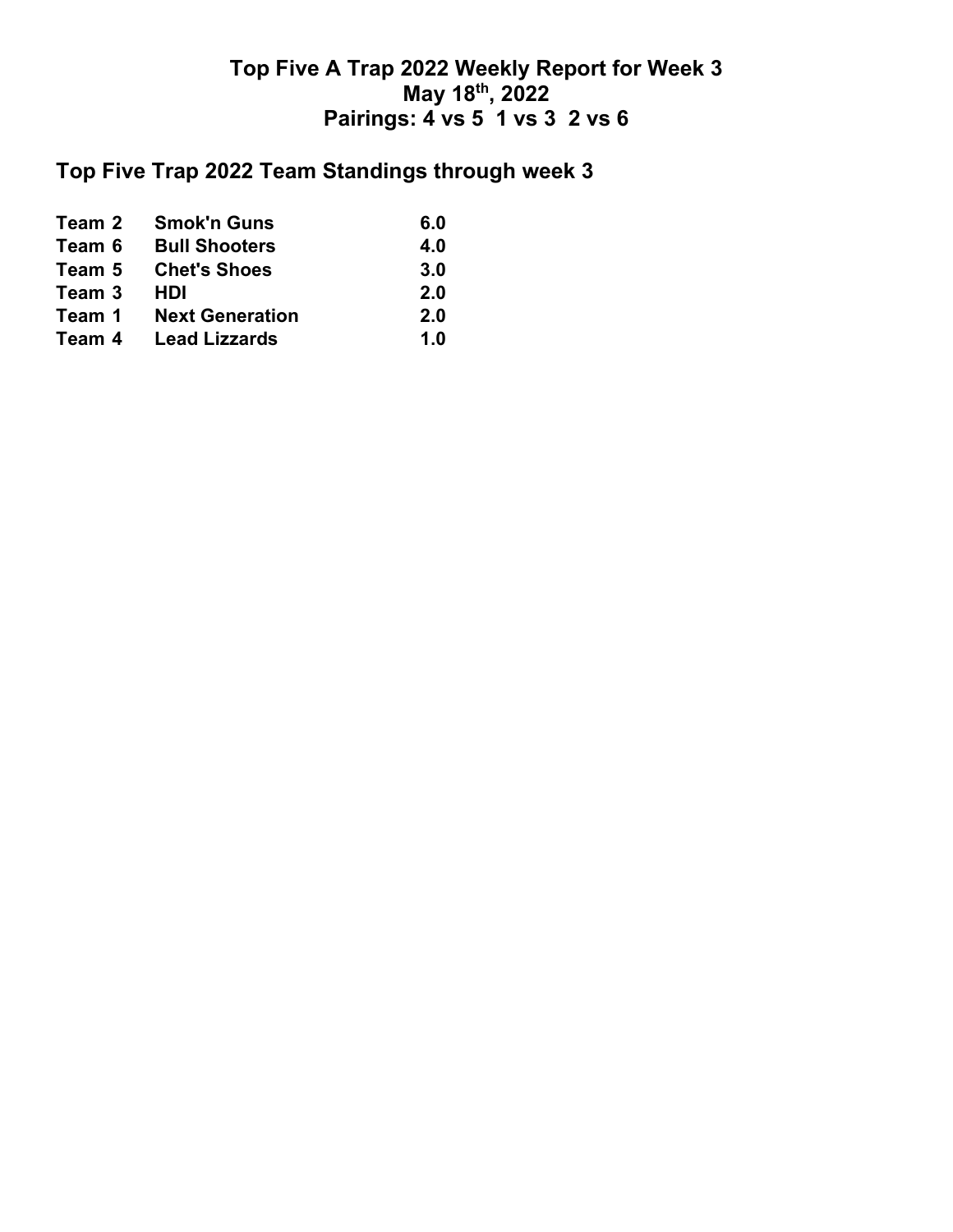# **Top Five Trap 2022 Total Target Leaders Through Week 3**

| Shooter                 | Total | Avg   |                           | <b>Rounds Straights Team</b> |                        |
|-------------------------|-------|-------|---------------------------|------------------------------|------------------------|
| <b>Guy Garritson</b>    | 73    | 24.33 | 3                         | 1                            | <b>Bull Shooters</b>   |
| <b>Bruce M</b>          | 73    | 24.33 | 3                         | $\mathbf 1$                  | <b>Chet's Shoes</b>    |
| <b>Charles Rohrs</b>    | 69    | 23.00 | 3                         | 0                            | <b>Lead Lizzards</b>   |
| <b>Barry Koch</b>       | 69    | 23.00 | 3                         | $\mathbf 0$                  | <b>Next Generation</b> |
| Lane Koch               | 68    | 22.67 | 3                         | $\mathbf 0$                  | <b>Next Generation</b> |
| John Koskey             | 68    | 22.67 | 3                         | $\mathbf 1$                  | <b>Bull Shooters</b>   |
| Paul Cowan              | 68    | 22.67 | 3                         | 0                            | <b>Chet's Shoes</b>    |
| <b>Bruce Bruce</b>      | 68    | 22.67 | 3                         | $\pmb{0}$                    | <b>Chet's Shoes</b>    |
| <b>Carl Swansen</b>     | 67    | 22.33 | 3                         | 0                            | Smok'n Guns            |
| Pat Seiple              | 67    | 22.33 | 3                         | 1                            | Smok'n Guns            |
| <b>Tom Hildebrandt</b>  | 67    | 22.33 | 3                         | 0                            | HDI                    |
| <b>Paul Wiemann</b>     | 67    | 22.33 | 3                         | 0                            | <b>Bull Shooters</b>   |
| <b>Steve Steve</b>      | 66    | 22.00 | 3                         | 0                            | <b>Chet's Shoes</b>    |
| <b>Matt Matt</b>        | 66    | 22.00 | 3                         | 0                            | HDI                    |
| <b>Scott N</b>          | 66    | 22.00 | 3                         | 0                            | <b>Chet's Shoes</b>    |
| Derek Lodermeir         | 66    | 22.00 | 3                         | 0                            | Smok'n Guns            |
| Paul Cassanova          | 66    | 22.00 | 3                         | 0                            | <b>Chet's Shoes</b>    |
| Lou Dessellier          | 65    | 21.67 | 3                         | $\mathbf 0$                  | <b>Lead Lizzards</b>   |
| Tim Tim                 | 65    | 21.67 | 3                         | 0                            | <b>Next Generation</b> |
| <b>Cole Howitz</b>      | 65    | 21.67 | 3                         | 0                            | HDI                    |
| <b>Carson Meyer</b>     | 65    | 21.67 | 3                         | 0                            | HDI                    |
| Alan Raymond            | 65    | 21.67 | 3                         | 0                            | <b>Next Generation</b> |
| Doug Lodermier Sr       | 64    | 21.33 | 3                         | 0                            | <b>Smok'n Guns</b>     |
| <b>Chris Maca</b>       | 64    | 21.33 | 3                         | 0                            | <b>Bull Shooters</b>   |
| Al Housewright          | 64    | 21.33 | 3                         | $\mathbf 0$                  | HDI                    |
| Joe Montei              | 63    | 21.00 | 3                         | 0                            | Smok'n Guns            |
| Paul Montei             | 63    | 21.00 | 3                         | 0                            | <b>Smok'n Guns</b>     |
| Doug Lodermeir Jr       | 63    | 21.00 | 3                         | 0                            | <b>Smok'n Guns</b>     |
| <b>Chris Larson</b>     | 63    | 21.00 | 3                         | 0                            | <b>Bull Shooters</b>   |
| <b>Terry Rudlong</b>    | 63    | 21.00 | 3                         | 0                            | <b>Lead Lizzards</b>   |
| Michelle Rudlong        | 63    | 21.00 | $\mathfrak{S}$            | 0                            | <b>Lead Lizzards</b>   |
| <b>Steve Koch</b>       | 62    | 20.67 | 3                         | 0                            | <b>Next Generation</b> |
| Sam Meyer               | 62    | 20.67 | $\ensuremath{\mathsf{3}}$ | 0                            | <b>HDI</b>             |
| Leonard Jaques          | 62    | 20.67 | 3                         | 0                            | <b>Lead Lizzards</b>   |
| Dave Dave               | 62    | 20.67 | $\ensuremath{\mathsf{3}}$ | 0                            | <b>Chet's Shoes</b>    |
| <b>Tom Averbeck</b>     | 61    | 20.33 | 3                         | 0                            | HDI                    |
| Dave Dempsey            | 61    | 20.33 | 3                         | 0                            | <b>Bull Shooters</b>   |
| <b>Gene Housewright</b> | 60    | 20.00 | 3                         | 0                            | HDI                    |